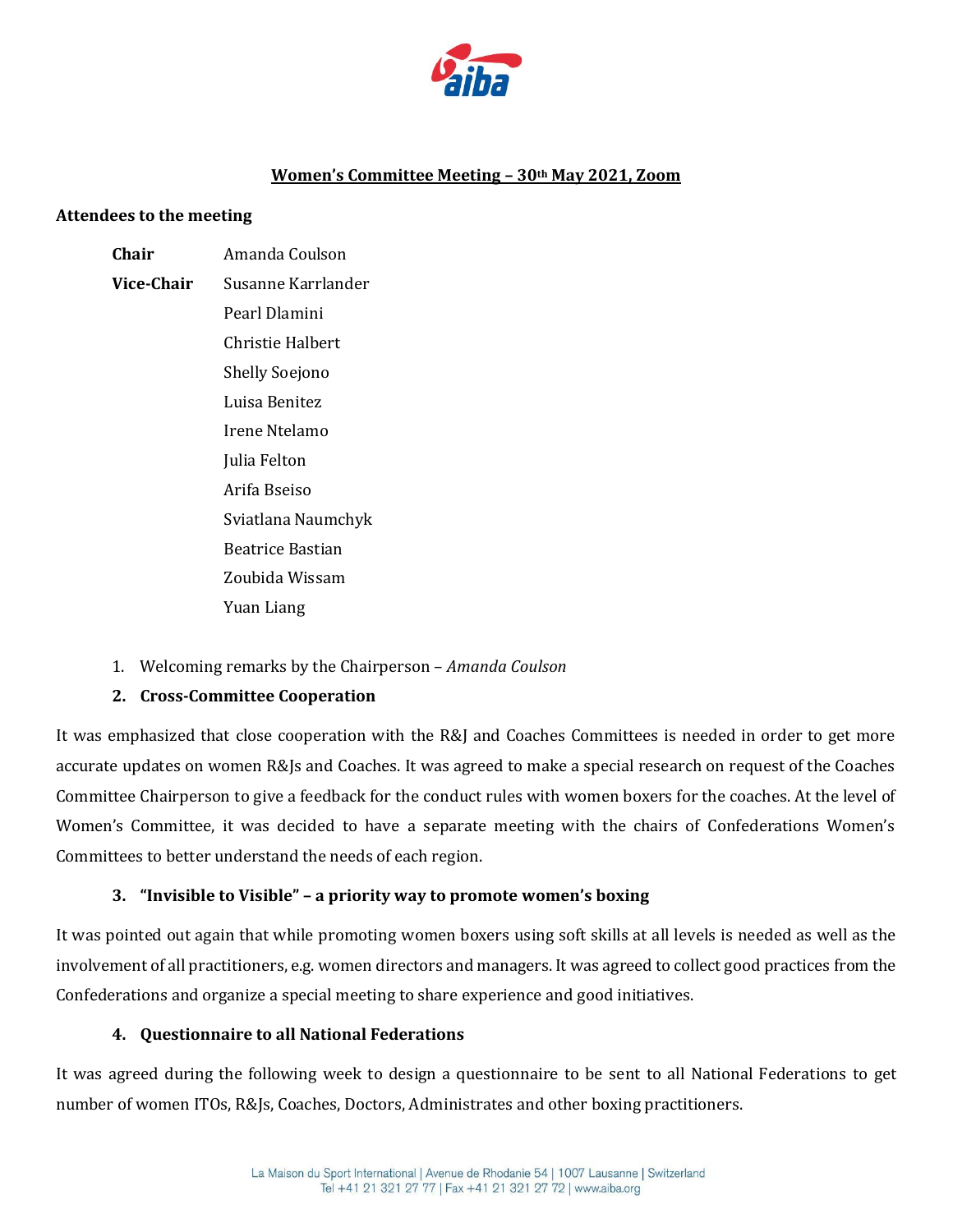

### **5. AIBA Women's Aspire Program**

It was agreed to have a pilot project in Europe with 32 European Confederations sending one women boxer, ITO, R&J and Coach from each federation. It was also suggested to launch the project in the European AIBA Continental Academy in Assisi. Italy after summer 2021 when it is equipped. The committee members were notified that this issue will be raised in the meeting among AIBA Committee Chairpersons with EUBC to discuss educational courses that are going to be organized in the Academy in Italy. It was also agreed to prepare the approximate budget of the project for the next meeting to better understand its scope.

### **6. Update from Confederations Women's Committee Chairpersons**

- **AMBC:** The meetings of AMBC Women's Committee has been postponed as the confederation is busy at this moment planning Junior Panama Qualifiers. After they are held the meeting will take place.
- **OCBC:** OCBC Women's Committee Chair is currently updating members, once this is complete a meeting will be organized.
- **EUBC:** It was confirmed that the meeting has been held this week and the similar issues as at this meeting have been discussed, especially the possibility to organize educational courses in the Ac ademy. It was also said that a questionnaire was sent to all the European Federations to collect the information on women involved in boxing in each country.
- **ASBC:** It was told that a special seminar on "Empowerment and building skills" was organized for Asian Federations. The same proposal was made to hold similar workshops at continental and international level. It was proposed to establish closer cooperation between ASBC and AFBC Women's Committees due to proximity of the regions and common issues to tackle at the current moment.
- **AFBC:** The request to share the information on women's committees in the African federations. The first meeting where the working plan for Africa should be discussed is scheduled after the appointed AFBC Women's Committee Chairperson is officially confirmed by the AFBC President. It was also noted that close cooperation among AFBC Committees has been established to better understand the needs of Africa. It was also mentioned that the information from 4 regional African zones was collected by AFBC concerning women involvement in boxing in Africa. It was added that there is a possibility to build the African AIBA Continental Academy where educational courses for women from AFBC can be organized in the nearest future.

## **7. Organizational updates**

It was decided to appoint *Julia Felton*, as Secretary of the AIBA Women´s Committee to distribute information among committee members and to collect the documents and data needed for committee daily work. It was also decided to share the minutes of the previous Women´s Committee meetings to understand the achievements that have been made so far and find required information and updates for further committee work.